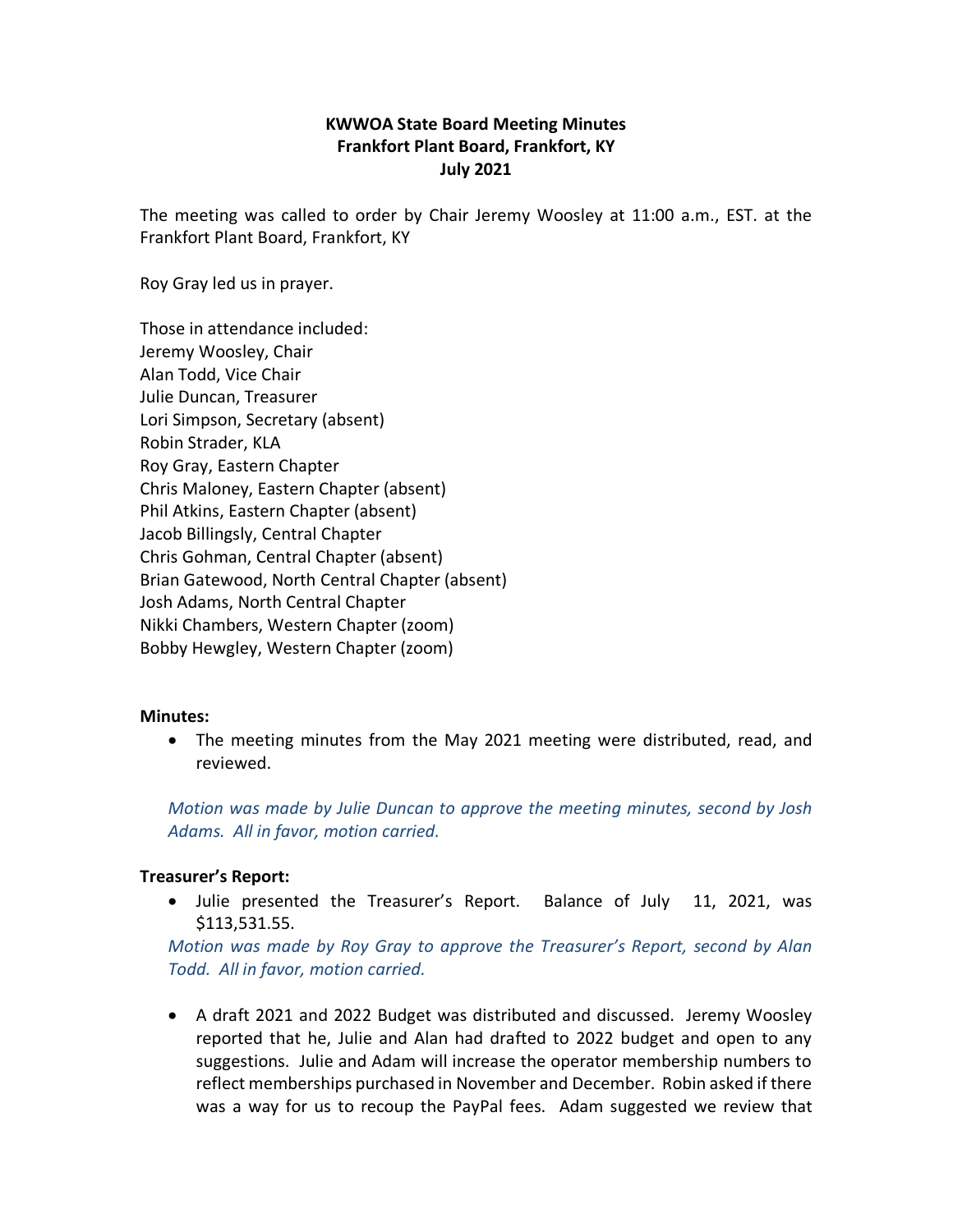possibility and raising the membership fees this year. In addition, he stated the PayPal fees are reflected on the expense portion of the budget and we can relook at the fee issue at the end of 2021 budget year.

- Julie stated that she and Julia Kay's were discussing KWWOA using QuickBooks Online versus PayPal. It may be too much work and cost to redo the website to accept QuickBooks payment instead of PayPal. Jeremy suggested Julie research the issue to see if it would save KWWOA money and will review again later.
- Some budget items have been combined to stream items.
- Mileage Rate: The current IRS mileage rate is \$.56. KWWOA's mileage will be tied to IRS annually yearly rate.

*Motion was made by Alan Todd to tie KWWOA's mileage rate to the IRS annually yearly rate. Seconded by Josh Adams. All in favor, motion carried.*

*Motion was made by Alan Todd to approve the mileage rate increase to \$.56, second by Jacob Billingsly. All in favor, motion carried*

## **Member Services Report:**

- Adam distributed his Members Service Report.
- KWWOA Cards The new cards have arrived; I have given the board members their new cards. The cards have the KWWOA website scan code and DCA Esearch scan code on the front with operators name and AI #. Central Chapters will be ready for distribution in September and Western Chapters in October. Adam stated several operators like having the membership card and have questioned him about going back to them. This is a good avenue for marketing our name and getting it out there. Operators will renew annual but will not receive a new card each year. There will be a \$5.00 charge for a replacement card. Robin Strader questioned if the QR code will work for scanning at trainings? Adam reported not at this time. But we could possibly consider that option later. More equipment will have to be purchased for scanning.
- Website We are having some internal issues with the website. The way it was built is not best for all it can be used for with reports, data, etc. We are having duplicate numbers on counting members (KLA/associates memberships). We need to strip away some add-ons. The website needs to be set at a calendar year, not a KWWOA year as done in previous years. The PayPal reports problems are fixable and hope to have it resolved soon. We want and need more control over the website. We may have to spend some money to get this accomplished. Another problem is Crosby has had some turnover and no one knows anything about our website on staff. We will be meeting with Crosby to discuss.
- Chapters training dates were discussed.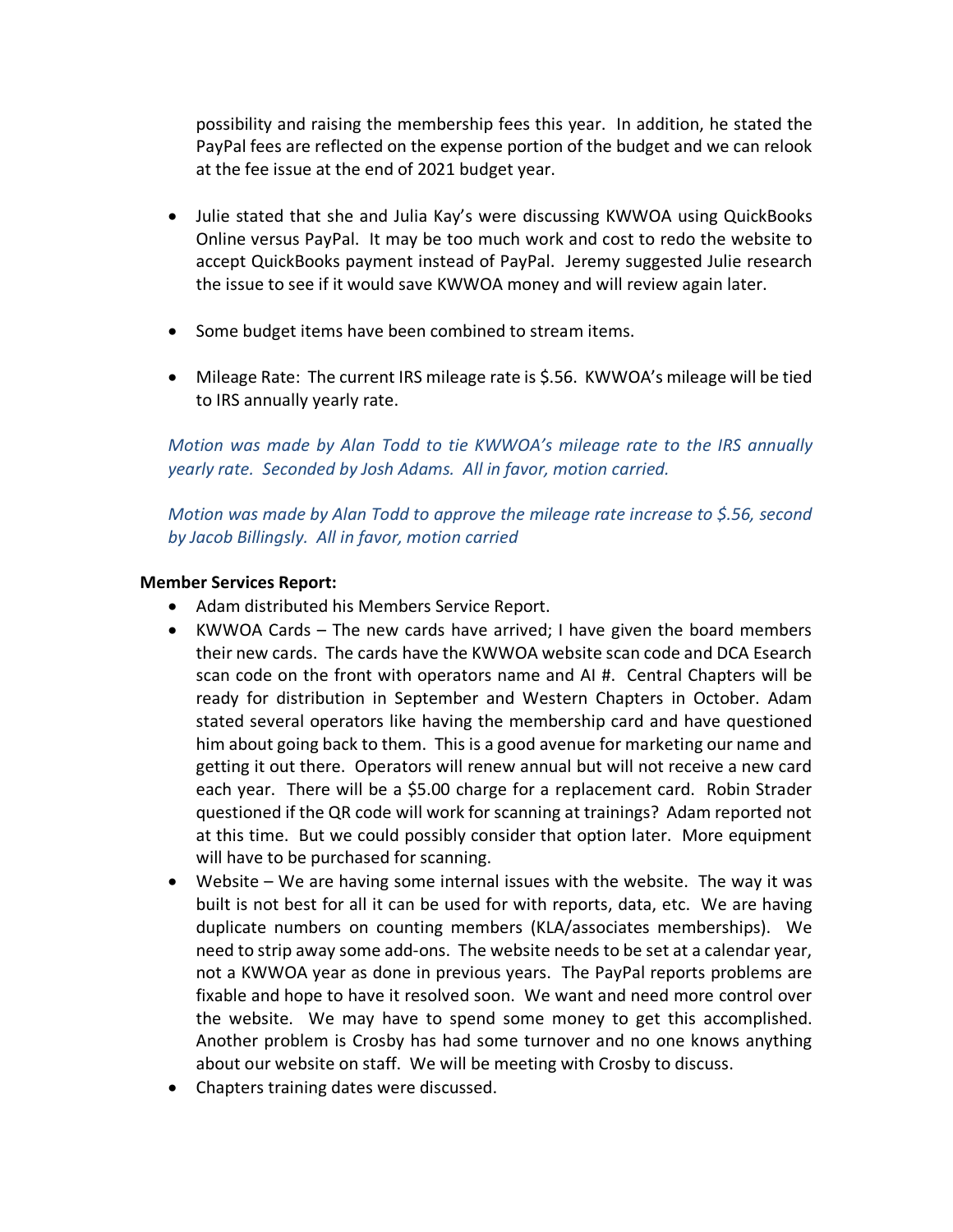- Conference 2022 Contract has been distributed to Jeremy and Alan. The conference is May 15-18, 2022, in Owensboro. Waiting to hear if hotels are confirmed, we may have to use the Fairfield Inn on the out skirts of town and use the trolleys.
- Theme of Conference: Water, Wastewater, Bluegrass and BBQ.
- Reception will be Sunday night in the River Room meeting room.
- Blackford Creek Band Entertainment at the Bluegrass Museum. Looking for sponsors for entertainment.
- As soon as Conference Info is ready, Adam will blast out on the website.
- Owensboro Tourism is working the logo design for the conference at no cost.
- G Suite is now in full force, everything has been moved to Google and Dropbox has been cancelled. Adam will setup the Gmail account email for Robin Strader [\(kla@kwwoa.org\)](mailto:kla@kwwoa.org). Chapters can send out emails to chapter members informing them of events and trainings.
- Newsletter: Adam has not received articles for the newsletter. This newsletter will consist of an article on the new KWWOA Membership Cards, Awards and pictures from the 2021 conference. Would like to include in-house training and chapter events.
- Summer Issue will be on-line; Winter Issue will be on-line and hard copy for those who requests they receive a hard copy.
- Adam's plan is to do more KWWOA marketing.
- We will be ordering shirts, jackets and sweatshirts. I will be emailing all board members examples of each. Please let me know what you want and your size. Robin Strader suggested Air Mark may be a good company to order these items.
- Adam will be on vacation the last week in July.
- Adam stated he is feeling more comfortable in his position. It was a great year but at times a rough year with COVID. He was worried about the conference, but it turned out to be a lot of fun. I did stress a little, but it all turned out great!!! People stepped up and helped and I hope that all our conferences go as smoothly as this years. The Owensboro Convention Center was a great location, great food and Mary was a big help.

# **Old Business:**

## **Chapter Updates**

• Nothing new to report.

## **Website 2021**

• Overall working okay. See Member Services discussion in report.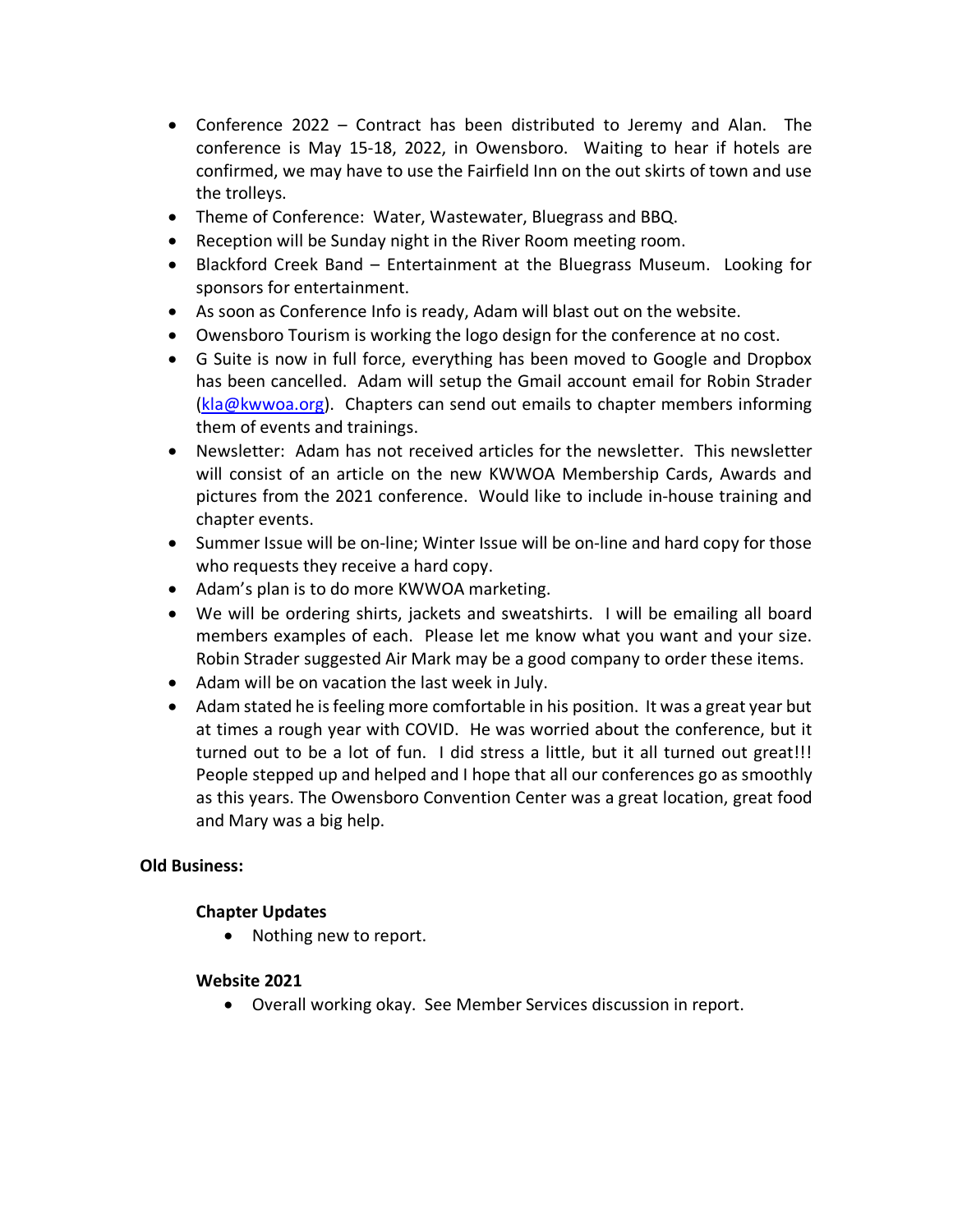#### **New Business:**

### **Election and SOP Practices**

- Jeremy Woosley stated we do not have an election SOP. The only documents we currently have are the vice chair duties, we can add the election process to this existing vice chair document.
- North Central and Eastern Chapters fall training has been cancelled for 2021 due to other chapters having to shift training dates due to COVID. It will be back in 2022.

### **Committee Reports**

• **Conference Committee** (Adam Scott):

DCA will be at the 2021 KRWA conference doing training and testing according to their website. Adam Scott reported we are working with DCA to build our relationship and see if they can attend the 2022 Conference. Should DCA not attend, there was a discussion of KWWOA holding the training and DCA come and do the test.

- **Awards Committee** (Alan Todd): Alan will be taking over these duties as the new Vice Chair.
- **KLA:** KLA account balance is \$18,895. All conference expenses have been paid out of the KLA account. Robin Strader reported Fouser Environmental will no longer handle micro analyst class lab certification, due to Rita retiring. The board discussed with Robin Strader taking over these duties through the Association. Should the Association elect to pursue the micro analyst lab certification program, all operators (members and/or nonmembers) must have an ABC certification and must go through KWWOA to do the class. Class is twice a year. KWWOA would consider hiring Robin Strader and pay her under contract to provide this certification. Robin will follow-up and get back with the Board.
- **Drinking Water and Wastewater Board Meetings:** Nothing to report.
- **Chapters:**

North Central Chapter President election will be held online and by ZOOM meeting. Adam Scott will be sending North Central member list to Josh Adams to get nominations out to members.